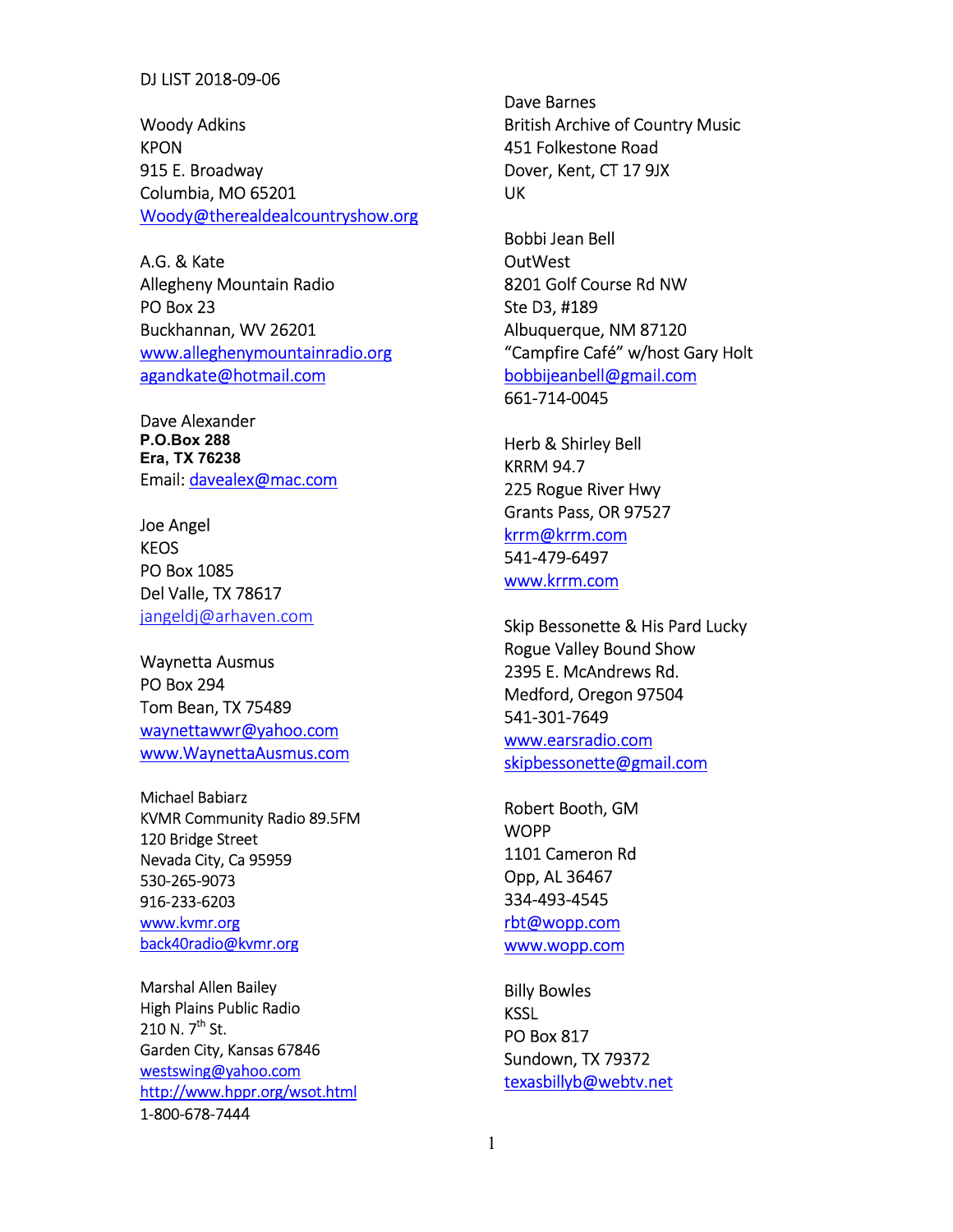Ted Branson **KOOP** 5341 Burnet Rd. Austin, TX 78756 underthex@earthlink.net

Janice Brooks Bus of Real Country 170 Jodon Ave. Pleasant Gap, PA 16823 Busgaljb@gmail.com

Dodie Brown Defenders of Freedom Radio 609 Noble Place NE Albuquerque, NM 87107 e-mail: dodieet@aol.com 505-873-4741

Len Brown **KOOP** PO Box 2116 Austin, TX 78768 lenb7291@aol.com

Peter Bruce Under Western Skies KAFF Country Legends FM 93.5/AM 930 1117 W. Route 66 Flagstaff, AZ 86001 928-556-2650 www.kafflegends.com peter.bruce@kaff.com

Bryan Chalker 57 Quarry Rock Gardens, Claverton Down, Bath BA2 6EG Somerset, ENGLAND, U.K Somer Valley 97.5FM

David Chamberlain WRFG 4502 Lake Ivanhoe Dr. Tucker, GA 30307 chamberlaind@bellsouth.net

Chuckaroo the Buckaroo Calling All Cowboys Radio 88.9 FM, KPOV High Desert Community Radio http://www.kpov.org http://kpov.od.streamguys.us/calling\_all\_cow boys\_new\_56k.mp3 e-mail: callingallcowboys@hotmail.com Station NFLY – No Fly Internet Radio/ The Flying SL Ranch Radio Show radio.spalding-labs.com 22470 Rickard Rd. Bend, OR 97702 541-388-2537

Kay Clement **KHNS**  PO Box 370 Haines, AK 99827 radiogurrl@gmail.com

Tim Cutforth 965 S. Irving. St. Denver, CO 80219 KCEG 780 AM 303-912-5474 tcut4th@msn.com

Mike Day Radio KTNK P.O. Box 606 Lompoc, CA 93438 805-741-7901 radioktnk@gmail.com

Brette Dominique 09 Rue Jean Catelas 78210 Saint Cyr L'ecole France cecile.boussaud@ac-versailles.fr

Steve Donofrio 6380 Alspaw Rd. Harrisburg, MO 65256 573-875-0559 radioranger@gmail.com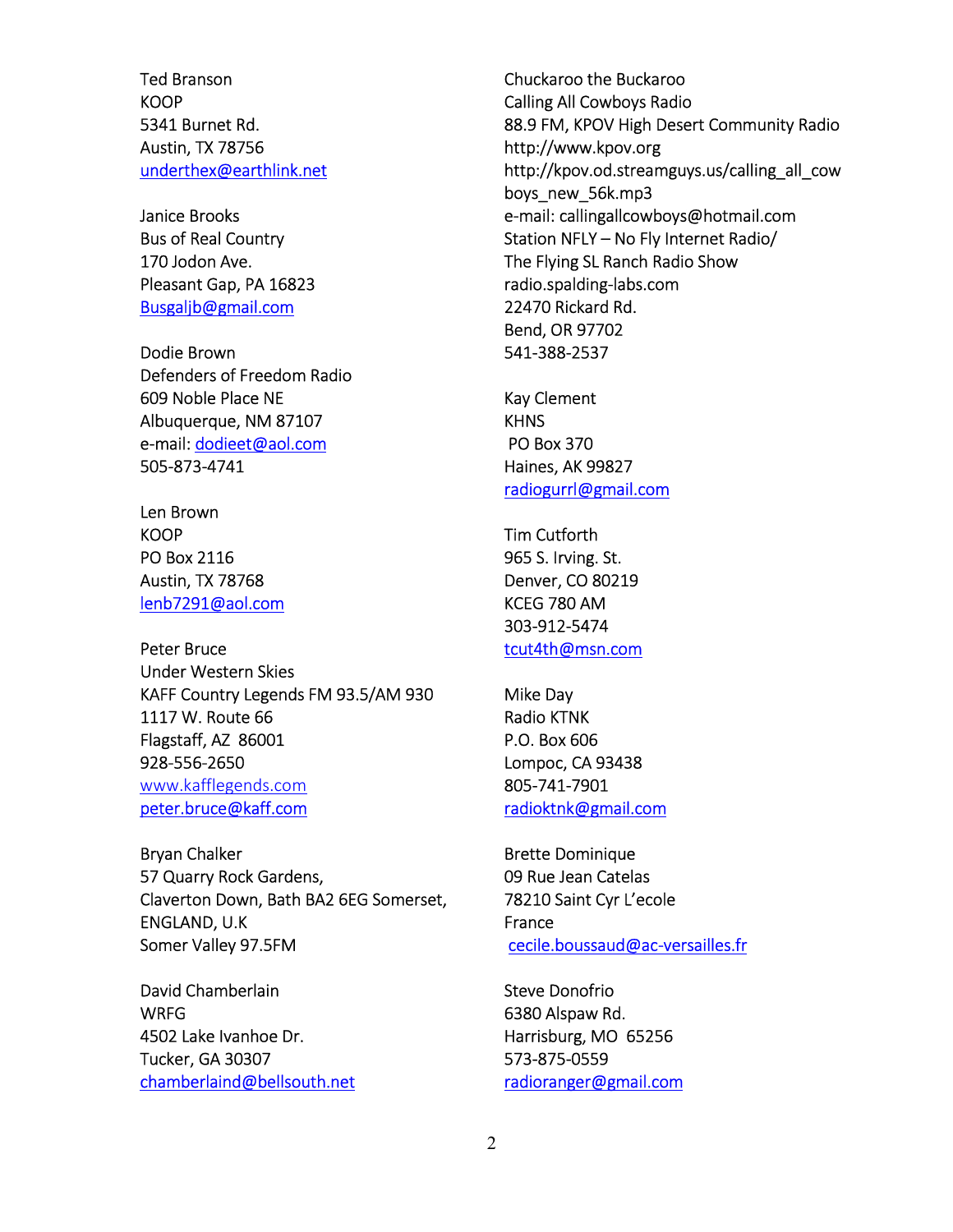John Erfurth Buckaroo Man Radio Show KPFZ 88.1 FM 9679 Tenaya Way Kelseyville, CA 95451 Carolyn.erfurth@gmail.com www.kpfz.org

Terri Fairfield 1250 Lamoille Highway Suite 1045 Elko, NV 89801 775-738-9895 terri@krjc.com

Doug Figgs P. O. Box 3 Lemitar, NM 87823 (505) 440-0979 www.dougfiggs.com http://www.RioGrandeRadio.com

Al Finley **WDCB** 5535 W. Leland Ave. Chicago, IL 60630 jamesallanfinley@gmail.com (plays primarily western swing)

Nancy Flagg "Cowboy Tracks" KDRT 95.7 FM live radio and internet streaming (www.kdrt.org) 1623 Fifth Street Davis, CA 95616 Email: CowboyTracks2@gmail.com Website: Facebook.com/cowboytracks

Ray Funk KUAC PO BOX 72387 Fairbanks, AK 99707 rfunk99707@gmail.com

Miguel A. Diaz Gonzalez KWC Ameriana Radio Station Avenida Galtzaraborda nº47 2ºA 20100 Renteria Guipuzcoa España miguelbilly56@gmail.com

Mike Gross 15 Nina's Way Manchester, CT 06040 "Swingin' West" mike@swinginwest.com www.swinginwest.com

(plays primarily western swing and more band-oriented western material.)

Greg Harness KRBX Radio Boise 1020 W Main St #50 Boise ID 83702 greg@gregharness.com "Ramblers' Retreat" Wednesday, 6-8am Mountain, 89.9 FM http://ramblersretreat.com http://radioboise.org

Sam Harris CVFM Country 4 Shadforth Close Old Shotton Village Peterlee Co. Durham SR8 2NG England www.cvfm.org.uk samharris01@aol.com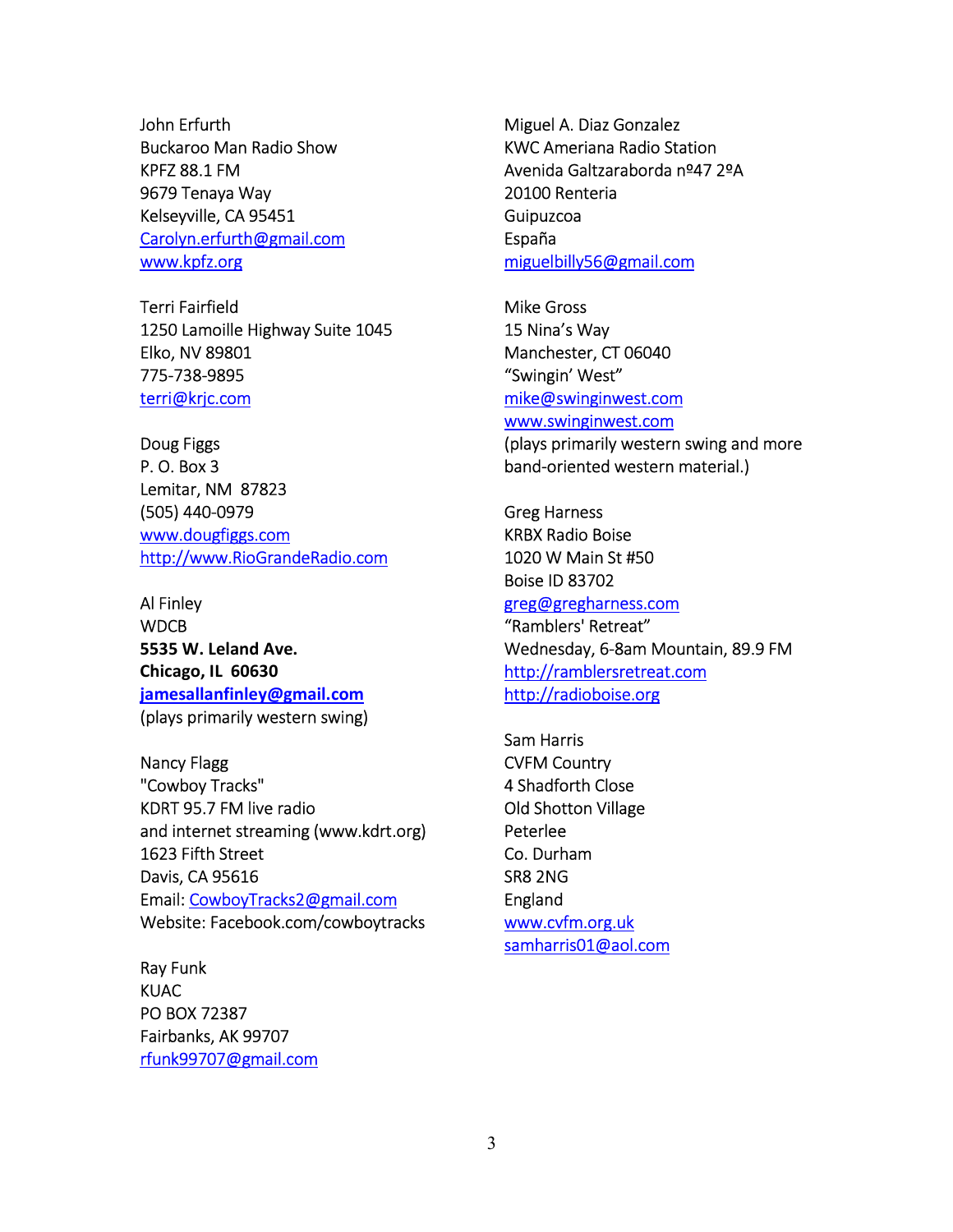Paul HazellPH Records Royal Mail Building (PO Box 3) Brambleside Bellbrook Industrial Estate Uckfield East Sussex TN22 1XX United Kingdom "Paul Hazell's World Of Country" www.uckfieldfm.co.uk Uckfield FM (in the UK) paul.hazell@uckfieldfm.co.uk Telephone: +44 7775 545 902

Randy Hill Western Swing Time Radio Show KMUZ-FM P.O. Box 17264 Salem, OR 97305 (Plays only western swing) westernswingtime@gmail.com www.westernswingtime.com

Cary Hobbs KTMP – Heber City, Utah 131 Ryans Lane Midway, UT 84049 (435) 654-6666 caryhobbs@comcast.net

Jamie Hoover **KSUT** 5623 Front Ave, #102 Ferndale, WA 98248 jamie\_h54@msn.com

Judy James Cowboy Jubilee with Judy James and Western Heritage Radio PO Box 953 Weatherford, Texas 76086 judy@judyjames.com

KBRP Music Director PO Box 1501 Bisbee, AZ 85603 kbrp@kbrp.org

Wild Bill Kenton Boots 101 Bill Kenton 3055 Sovereign Dr. Cincinnati, Oh. 45251 Billonradio@outlook.com www.boots101.com

Phil Kranz BlackDog Morning Show WAAK 94.7 FM 5 Legion St. Ringgold, GA 30736 (847) 815-2128 waak@catt.com

Al Krtil "Early Morning Trails" 225 West 7th Street, Ship Bottom, NJ 08008-4637 (609) 361-8277 alkrtil@yahoo.com www.sudzincountry.com

Jarle Kvale KEYA Public Radio PO Box 190 Belcourt, ND 58316 jkkeya@utma.com

Eddy Leverett c/o Campfire Productions 1623 Co. Rd. 820 Cullman, AL 35057 Around the Campfire **WKUL** www.wkul.com kudzucowboy@hotmail.com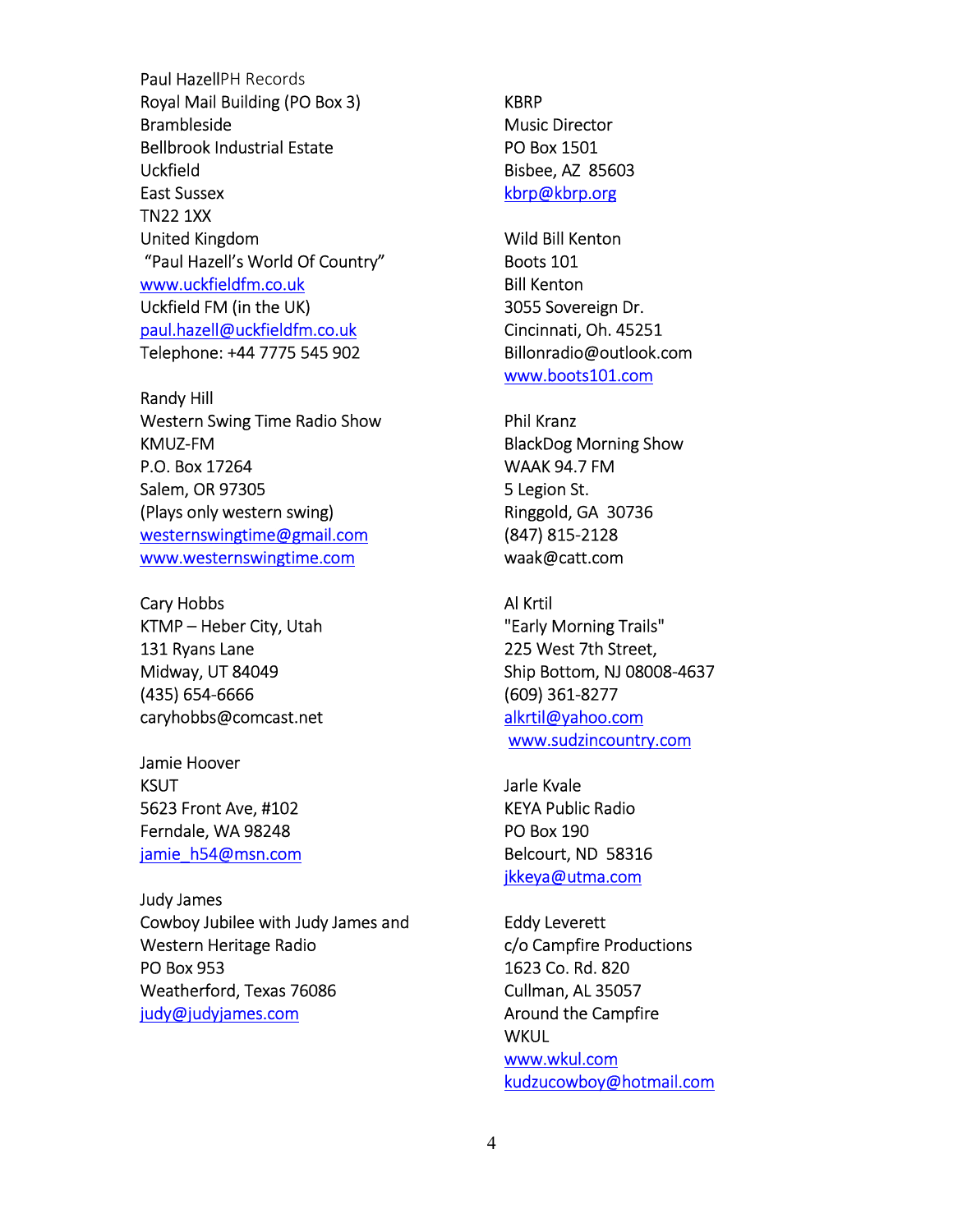Ann Harwood Lucas 1605 Avenue K PO Box 447 Hondo, TX 78861 e-mail: kcwm@aol.com www.kcwm.net

Wyn Machon 5 Lowther Street Oamaru 9400 New Zealand New Zealand Country Music Radio FM 107.3 (NZCMR) wynmachon39@gmail.com

Butch and Christina Martin "Whittler's Corner Show" 1410 Kubli Road Grants Pass, OR 97527 Earsradio.com Ashland, OR, www.KSKQ.org The Dalles, OR, Y102 KKTY, 100.1, Douglas, WY www.ButchMartinMusic.com www.romancingthewest.org (541) 218-2477

Bill McCallie Cowboy Jubilee Radio Show PO Box 8063 Chattanooga, TN 37414 bill.mccallie@gmail.com www.cowboyjubilee.com

Hugh McLennan McLennan Ranch 2520 Hyas Lake Rd. Pinantan, BC, Canada VOE 3E1 hugh McLennan@telus.net www.CowboyLife.com

Rod Moag **KOOP** 6909 Miranda Dr. Austin, TX 78752 rodmoag@texas.net

Leon Moat 41 Bolingbroke Road North Shields Tyne & Wear NE29 7NF England e-mail: leon.moat@gmail.com

Heartland Public Radio c/o Rowena Muldavin 2001 Coffer Lane Placerville, CA 95667-8718

Andy & Jim Nelson Clear Out West Box 1547 Pinedale, WY 82941 cowboys@clearoutwest.com www.clearoutwest.com

Skeebo Norris "Pickin' on the Oldies" www.sansabaradio.com 7058 CR 124 San Saba, TX 76877 skeebo@sansabaradio.com production@sansabaradio.com

Obie Obermark **KNON** 1826 Enchanted Lane Lancaster, TX 75146 knobien@yahoo.com

Marvin O'Dell "Around the Campfire" www.defendersoffreedomradio.com KKRN, Redding, CA KZNQ, Santa Clarita, CA https://tunein.com/radio/KZNQ-Q-Country-1015-s264146/ www.earsradio.com meoteo@aol.com 10430 W. Loma Blanca Dr. Sun City, AZ 85351 805-551-4649 www.musikode.com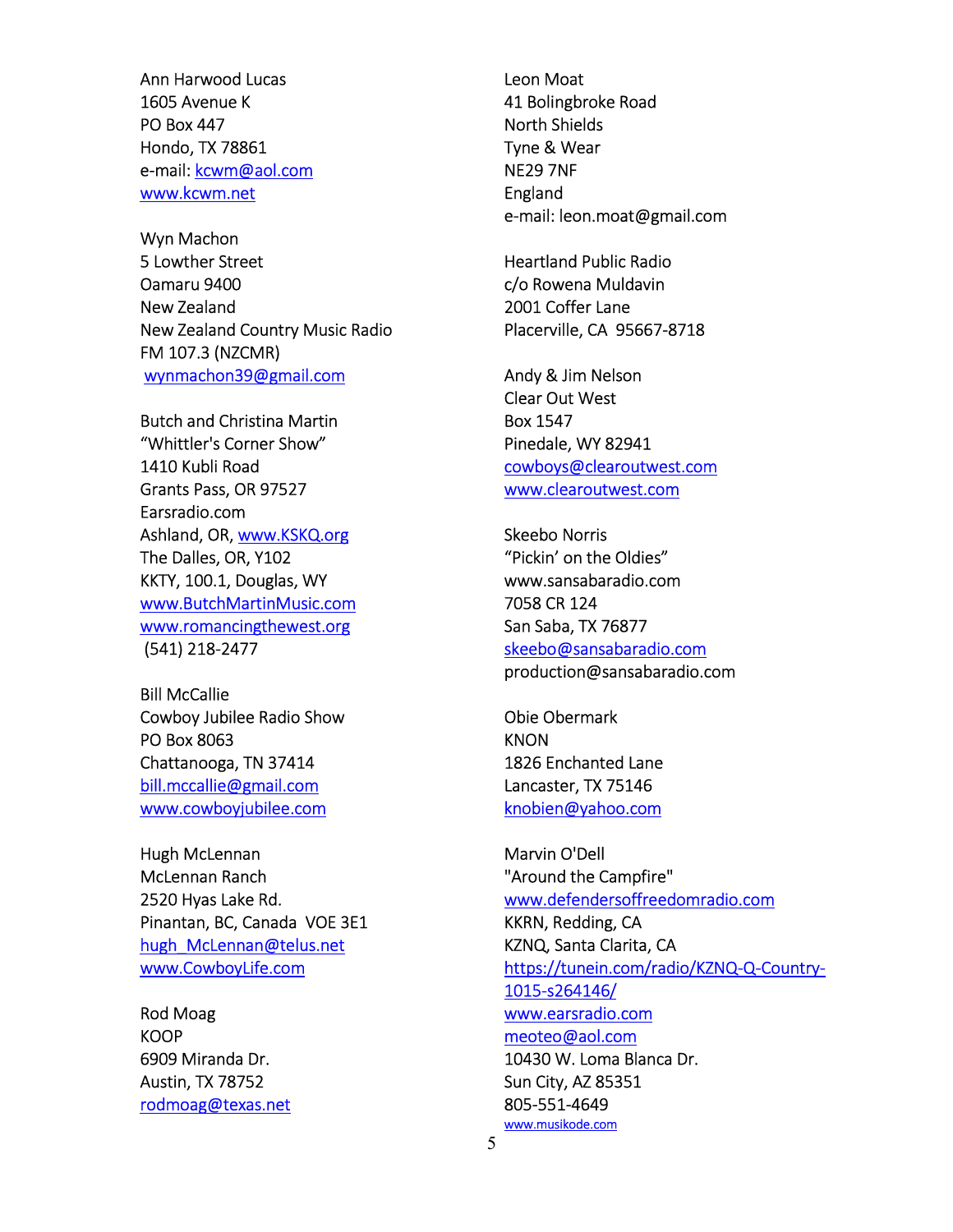Bob O'Donnell 2091 Park Ave W #320 Riverton, UT 84065 justbobswesternjukebox@gmail.com

Lillies Ohlsson Bennerstigen 120 SF-733 95 SALA Sweden swewest88@gmail.com

KPMI-AM Attn: Bradley Olson 2115 Washington Ave. S. Bemidji, MN 56601 bolson@kkbj.com

Steve Peters WOTR 96.3 300 Harison Ave. Weston, WV 26452

Tracy Pitcox KNEL 1701 Bridge St. Brady, TX 76825 Tracy@hillbillyhits.com

Randy Ray **KACT** PO Box 524 Andrews, TX 79714 stilwell2@suddenlink.net

Barbara Richhart Western Belle of KSJD CowTrails Show 32229 Road P Mancos, CO 81328 Studio: Sundays 12:00-2: PM Studio: 970-564-0808 Home: 970-882-1413 Cell: 970-739-8408 Streaming www.ksjd.org barb@cowtrails.com www.cowtrails.com

Becca Salamone Alabama Horse Talk Radio PMB 144 60 Chelsea Corners Chelsea, Alabama 35043 alabamahorsetalk@gmail.com phone: 205-677-6070 http://alabamahorsetalk.com/radio facebook: Alabama Horse Talk, https://www.facebook.com/AlabamaHorseTalk

O.J. Sikes 327 Westview Ave. Leonia, NJ 07605 osikes@nj.rr.com KKRN, Redding, CA www.earsradio1.com

Totsie Slover Real West From The Old West AM 1230 KOTS Radio 220 S. Gold Ave. Deming, NM 88030 575-494-0899 realwestoldwest@live.com www.realwestoldwest.com www.demingradio.com Facebook/totsieslover

Red Steagall's Cowboy Corner P.O. BOX 136639 Fort Worth, Texas 76136 817-444-5502 and debbie@redsteagall.com

Don Sticksel c/o Both Kinds of Music KCHUNG Radio, AM 1630 2932 S. Harcourt Ave S Los Angeles, CA 90016

Eric Swansick Back at the Bunkhouse 13800 NE Merchant Rd. Carlton, OR 97111 503-708-3960